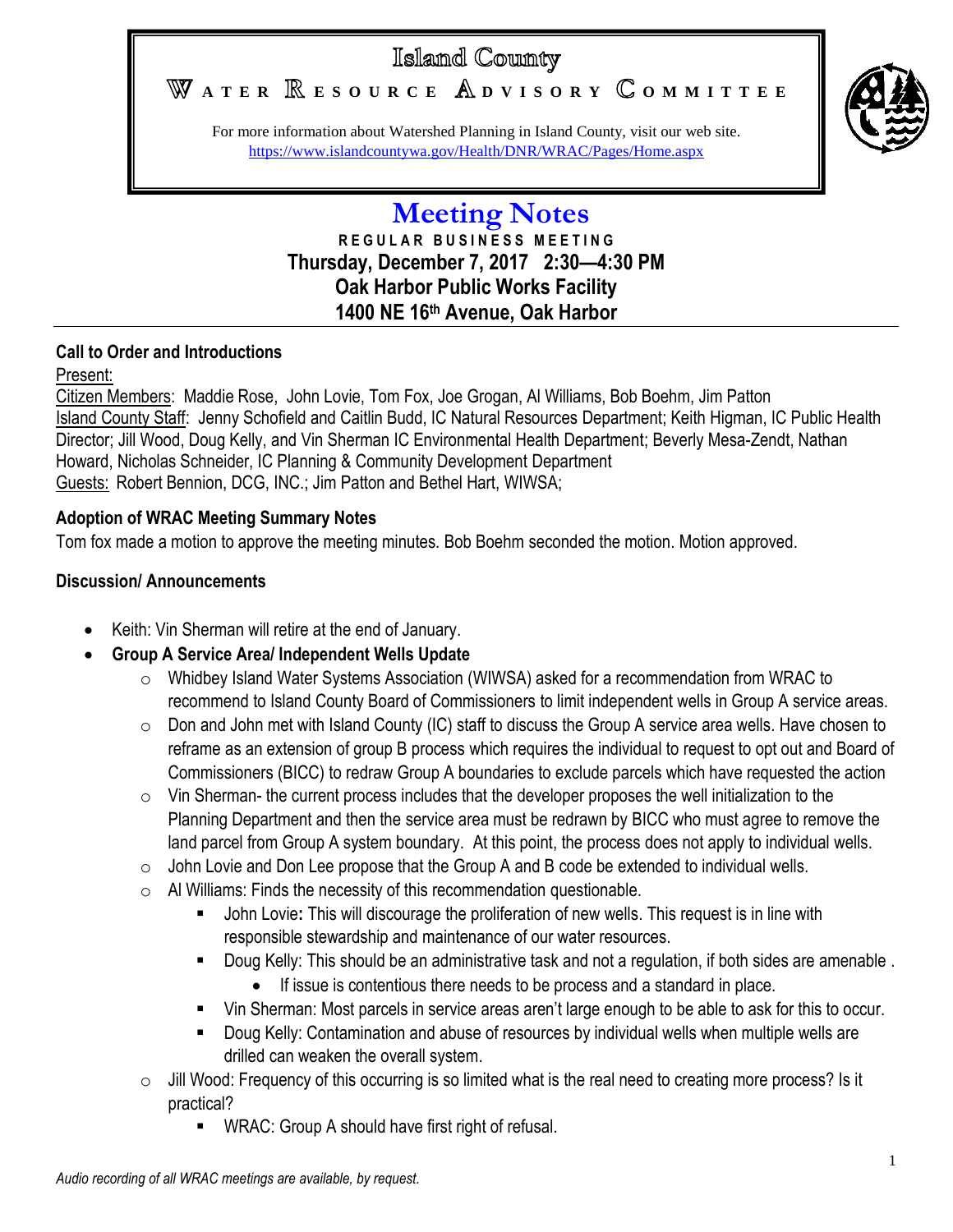- Vin Sherman: Most individuals are still responsible for group A system financial costs whether or not they are connected.
- $\circ$  Keith Higman: Regulations for individual wells are not in place for drilling wells ahead of time. IC only regulates them for drinking water. General regulations around this would have to be changed. There are no regulations for irrigation wells for drilling or for use. This may pose a greater threat to water systems then individual due to the lack of regulations around them.
- $\circ$  Doug Kelly: Recommends the WRAC have one-on one-conversations with BICC ahead of time to check for support
- o John Lovie: Still conceptual idea needs to move forward through meetings with BICC. This is my proposal for the way forward.
- $\circ$  Nathan Howard: Can these system services plan put these processes in place for themselves?
	- John Lovie: May not have legal standing if these do occur.
- o Keith Higman, Jill Wood and Vin Sherman are trying to take non-regulatory steps to do outreach and education with properties to encourage and educate about connecting to group A systems, if possible, or what the best move may be for them.

# **CWSP subcommittee Update (Nathan Howard)**

- As described in past WRAC meetings this is a review on the Consolidated Water System Plan (CWSP). If it was an update IC would be required to form the Water Utility Coordinating Committee (WUCC)
	- $\circ$  Merge subcommittees B & D? B will be merged with D, will now be called B
		- **Estimation of capacity could be a demanding task.** 
			- $\circ$  WRAC doesn't feel this is an issue and decided to move ahead with merge.
- Overview of procedure
	- o Tasks: spilt into subcommittees, draft, subcommittee presentations, prioritize recommendations, draft recommendation report. WRAC comment and tweaking
- Subcommittees will delve deep into its section, and then WRAC as overall committee will all discuss less in depth as a group.
- There is capacity for meeting outside of regularly scheduled WRAC meeting dates and times.
- Outside personnel with expertise (technical subject matter professionals/experts etc.) in area that are not WRAC members will be able to advise subcommittees. Keith highly recommends this approach and would like to help coordinate partnerships.
- CWSP is 27-28 years old without an update; supposed to be updated every 5 years
- Washington Administrative Code (WAC) and state guidelines must be followed, but the Committee can strengthen or add additional things.
- **Sub-committee formation**
	- o **A**: John and Al, **B**: Joe. Dave, Don and Maddie, **C**: Bob and Tom
	- $\circ$  Carol, Jay and Julius still need to discuss and be put in group.

#### **2018 Workplan Development**

 With the WRAC wanting increased responsibility, IC discussed that the WRAC should develop a 2018 Workplan to bring forward to the BICC to decide how they want proceed through 2018. This will be a good way to develop a solid relationship moving through the year with the board so everyone is on the same page. If it is on the work plan